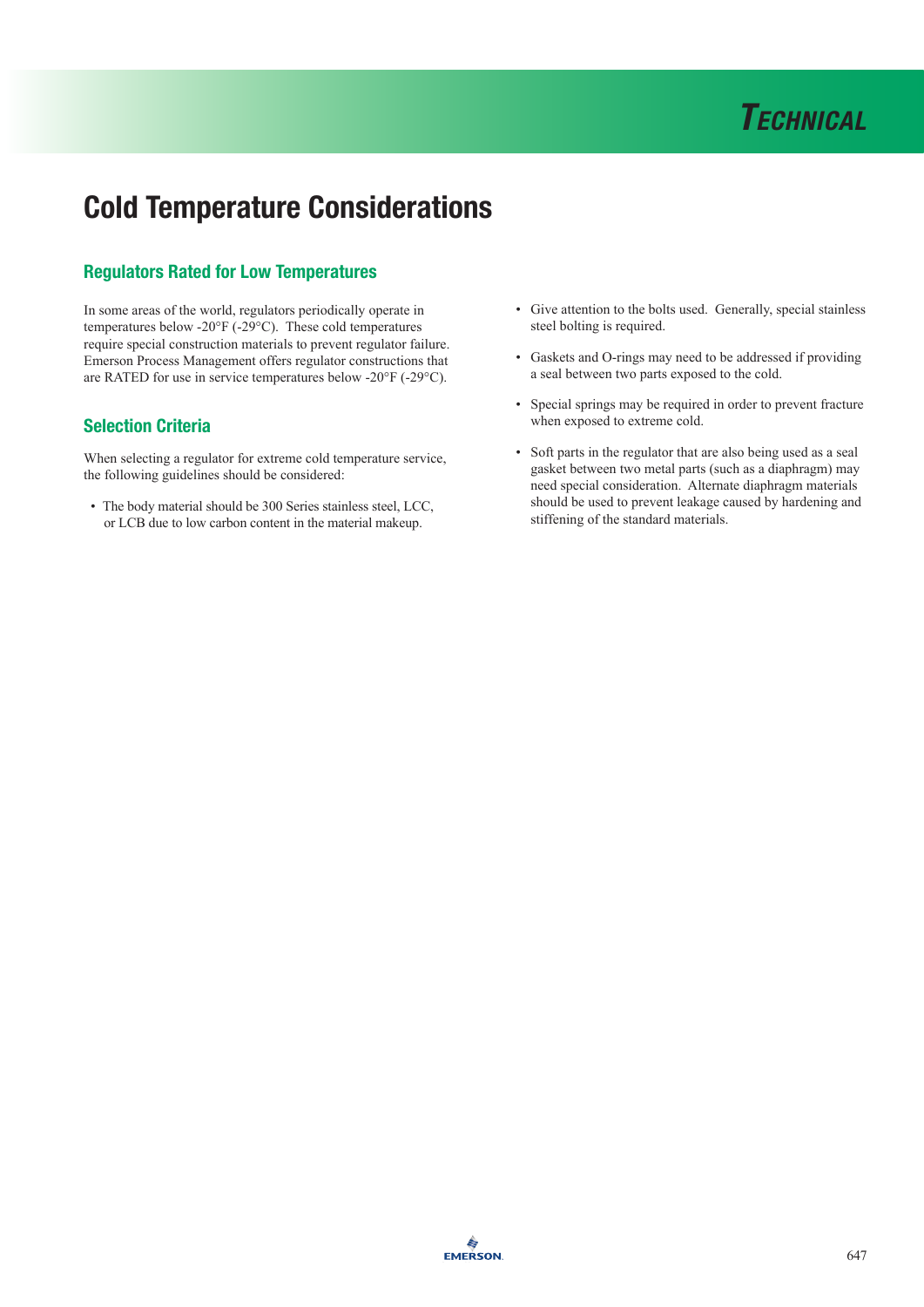# **Freezing**

## Introduction

Freezing has been a problem since the birth of the gas industry. This problem will likely continue, but there are ways to minimize the effects of the phenomenon.

There are two areas of freezing. The first is the formation of ice from water travelling within the gas stream. Ice will form when temperatures drop below 32°F (0°C).

The second is hydrate formation. Hydrate is a frozen mixture of water and hydrocarbons. This bonding of water around the hydrocarbon molecule forms a compound which can freeze above 32°F (0°C). Hydrates can be found in pipelines that are saturated with water vapor. It is also common to have hydrate formation in natural gas of high BTU content. Hydrate formation is dependent upon operating conditions and gas composition.

## Reducing Freezing Problems

To minimize problems, we have several options.

- 1. Keep the fluid temperature above the freezing point by applying heat.
- 2. Feed an antifreeze solution into the flow stream.
- 3. Select equipment that is designed to be ice-free in the regions where there are moving parts.
- 4. Design systems that minimize freezing effects.
- 5. Remove the water from the flow stream.

#### Heat the Gas

Obviously, warm water does not freeze. What we need to know is when is it necessary to provide additional heat.

Gas temperature is reduced whenever pressure is reduced. This temperature drop is about 1°F (-17°C) for each 15 psi (1,03 bar) pressure drop. Potential problems can be identified by calculating the temperature drop and subtracting from the initial temperature. Usually ground temperature, about  $50^{\circ}$ F (10 $^{\circ}$ C) is the initial temperature. If a pressure reducing station dropped the pressure from 400 to 250 psi (28 to 17 bar) and the initial temperature is 50°F (10°C), the final temperature would be 40°F (4°C).

#### **50°F - (400 to 250 psi) (1°F/15 psi) = 40°F**

## **(10°C - (28 to 17 bar) (-17°C/1,03 bar) = 5°C)**

 In this case, a freezing problem is not expected. However, if the final pressure was 25 psi (1,7 bar) instead of 250 psi (17 bar), the final temperature would be 25°F (-4°C). We should expect freezing in this example if there is any moisture in the gas stream.

We can heat the entire gas stream with line heaters where the situation warrants. However, this does involve some large equipment and considerable fuel requirements.

Many different types of large heaters are on the market today. Some involve boilers that heat a water/glycol solution which is circulated through a heat exchanger in the main gas line. Two important considerations are: (1) fuel efficiencies, and (2) noise generation.

In many cases, it is more practical to build a box around the pressure reducing regulator and install a small catalytic heater to warm the regulator. When pilot-operated regulators are used, we may find that the ice passes through the regulator without difficulty but plugs the small ports in the pilot. A small heater can be used to heat the pilot supply gas or the pilot itself. A word of caution is appropriate. When a heater remains in use when it is not needed, it can overheat the rubber parts of the regulator. They are usually designed for 180°F (82°C) maximum. Using an automatic temperature control thermostat can prevent overheating.

#### Antifreeze Solution

An antifreeze solution can be introduced into the flow stream where it will combine with the water. The mixture can pass through the pressure reducing station without freezing. The antifreeze is dripped into the pipeline from a pressurized reservoir through a needle valve. This system is quite effective if one remembers to replenish the reservoir. There is a system that allows the antifreeze to enter the pipeline only when needed. We can install a small pressure regulator between the reservoir and the pipeline with the control line of the small regulator connected downstream of the pressure reducing regulator in the pipeline. The small regulator is set at a lower pressure than the regulator in the pipeline. When the controlled pressure is normal, the small regulator remains closed and conserves the antifreeze. When ice begins to block the regulator in the pipeline, downstream pressure will fall below the setpoint of the small regulator which causes it to open, admitting antifreeze into the pipeline as it is needed. When the ice is removed, the downstream pressure returns to normal and the small regulator closes until ice begins to re-form. This system is quite reliable as long as the supply of the antifreeze solution is maintained. It is usually used at low volume pressure reducing stations.

#### Equipment Selection

We can select equipment that is somewhat tolerant of freezing if we know how ice forms in a pressure reducing regulator. Since the pressure drop occurs at the orifice, this is the spot where we might expect the ice formation. However, this is not necessarily the case. Metal regulator bodies are good heat conductors. As a result, the body, not just the port, is cooled by the pressure drop. The moisture in the incoming gas strikes the cooled surface as it enters the body and freezes to the body wall before it reaches the orifice. If the valve plug is located upstream of the orifice, there is a good chance that it will become trapped in the ice and remain in the last position. This ice often contains worm holes which allow